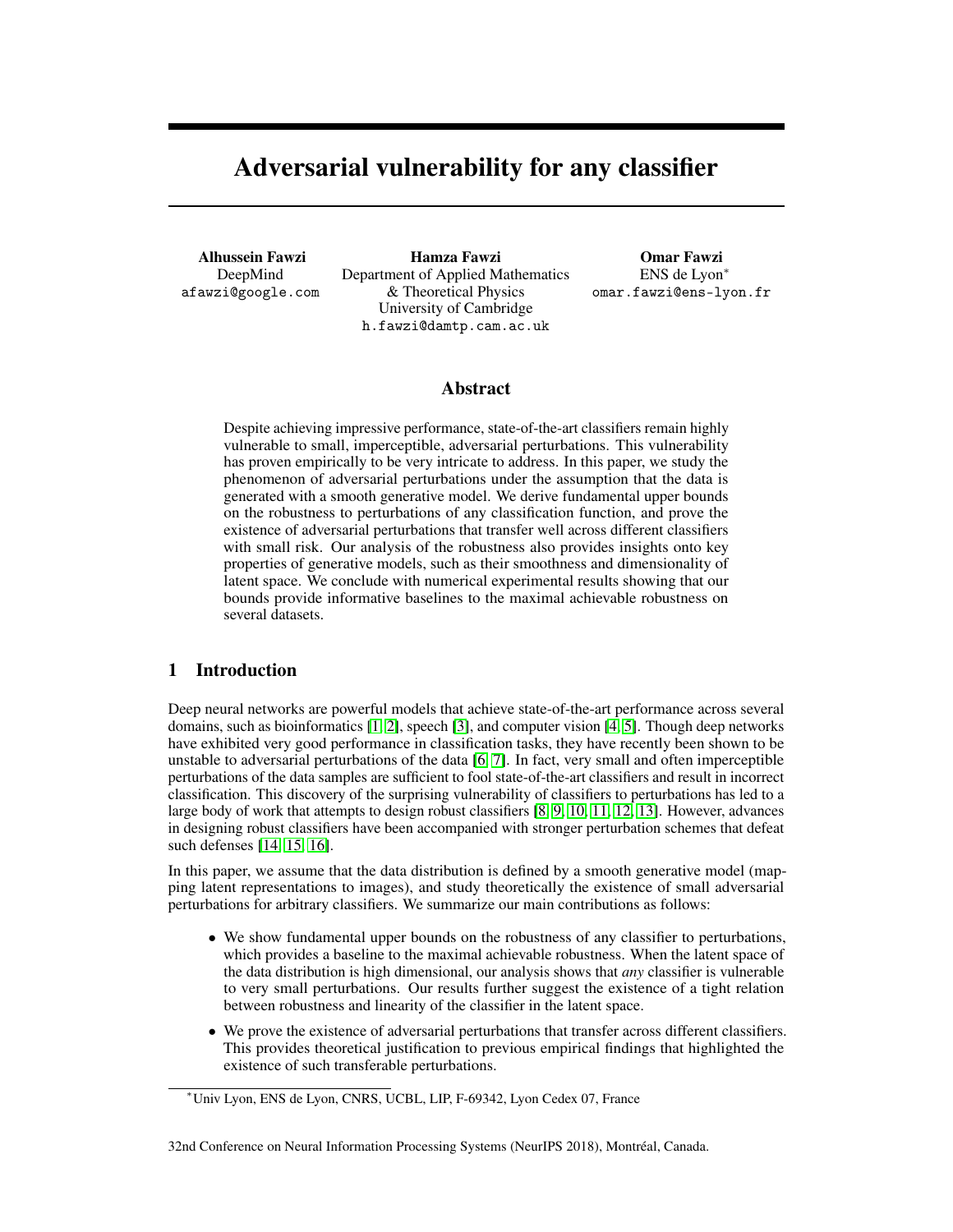- We quantify the difference between the robustness to adversarial examples *in the data manifold* and *unconstrained* adversarial examples, and show that the two notions of robustness can be precisely related: for any classifier  $f$  with in-distribution robustness  $r$ , there exists a classifier  $\tilde{f}$  that achieves unconstrained robustness  $r/2$ . This further provides support to the empirical observations in [17, 18].
- We evaluate our bounds in several experimental setups (CIFAR-10 and SVHN), and show that they yield informative baselines to the maximal achievable robustness.

Our robustness analysis provides in turn insights onto desirable properties of generative models capturing real-world distributions. In particular, the intriguing generality of our analysis implies that when the data distribution is modeled through a smooth and generative model with high-dimensional latent space, there exist small-norm perturbations of images that fool humans for any discriminative task defined on the data distribution. If, on the other hand, it is the case that the human visual system is inherently robust to small perturbations (e.g., in  $\ell_p$  norm), then our analysis shows that a distribution over natural images cannot be modeled by smooth and high-dimensional generative models. Going forward in modeling complex natural image distributions, our results hence suggest that low dimensional, non-smooth generative models are important constraints to capture the realworld distribution of images; not satisfying such constraints can lead to small adversarial perturbations for any classifier, including the human visual system.

# 2 Related work

It was proven in [19, 20] that for certain families of classifiers, there exist adversarial perturbations that cause misclassification of magnitude  $O(1/\sqrt{d})$ , where d is the data dimension, provided the robustness to random noise is fixed (which is typically the case if e.g., the data is normalized). In addition, fundamental limits on the robustness of classifiers were derived in [19] for some simple classification families. Other works have instead studied the existence of adversarial perturbations, under strong assumptions on the data distribution [18, 21]. In this work, motivated by the success of generative models mapping latent representations with a normal prior, we instead study the existence of robust classifiers under this general data-generating procedure and derive bounds on the robustness that hold for any classification function. A large number of techniques have recently been proposed to improve the robustness of classifiers to perturbations, such as adversarial training [8], robust optimization [9, 10], regularization [11], distillation [12], stochastic networks [13], etc... Unfortunately, such techniques have been shown to fail whenever a more complex attack strategy is used [14, 15], or when it is evaluated on a more complex dataset. Other works have recently studied procedures and algorithms to provably guarantee a certain level of robustness [22, 23, 24, 25, 26], and have been applied to small datasets (e.g., MNIST). For large scale, high dimensional datasets, the problem of designing robust classifiers is entirely open. We finally note that adversarial examples for generative models have recently been considered in [27]; our aim here is however different as our goal is to bound the robustness of classifiers when data comes from a generative model.

## 3 Definitions and notations

Let g be a generative model that maps latent vectors  $z \in \mathcal{Z} := \mathbb{R}^d$  to the space of images  $\mathcal{X} := \mathbb{R}^m$ , with m denoting the number of pixels. To generate an image according to the distribution of natural images  $\mu$ , we generate a random vector  $z \sim \nu$  according to the standard Gaussian distribution  $\nu = \mathcal{N}(0, I_d)$ , and we apply the map g; the resulting image is then  $g(z)$ . This data-generating procedure is motivated by numerous previous works on generative models, whereby natural-looking images are obtained by transforming normal vectors through a deep neural network [28], [29], [30], [31], [32].<sup>2</sup> Let  $f : \mathbb{R}^m \to \{1, ..., K\}$  be a classifier mapping images in  $\mathbb{R}^m$  to discrete labels  $\{1,\ldots,K\}$ . The discriminator f partitions X into K sets  $C_i = \{x \in \mathcal{X} : f(x) = i\}$  each of which corresponds to a different predicted label. The relative proportion of points in class  $i$  is equal to  $\mathbb{P}(C_i) = \nu(g^{-1}(C_i))$ , the Gaussian measure of  $g^{-1}(C_i)$  in  $\mathcal{Z}$ .

<sup>&</sup>lt;sup>2</sup>Instead of sampling from  $\mathcal{N}(0, I_d)$  in  $\mathcal{Z}$ , some generative models sample from the uniform distribution in  $[-1, 1]^d$ . The results of this paper can be easily extended to such generative procedures.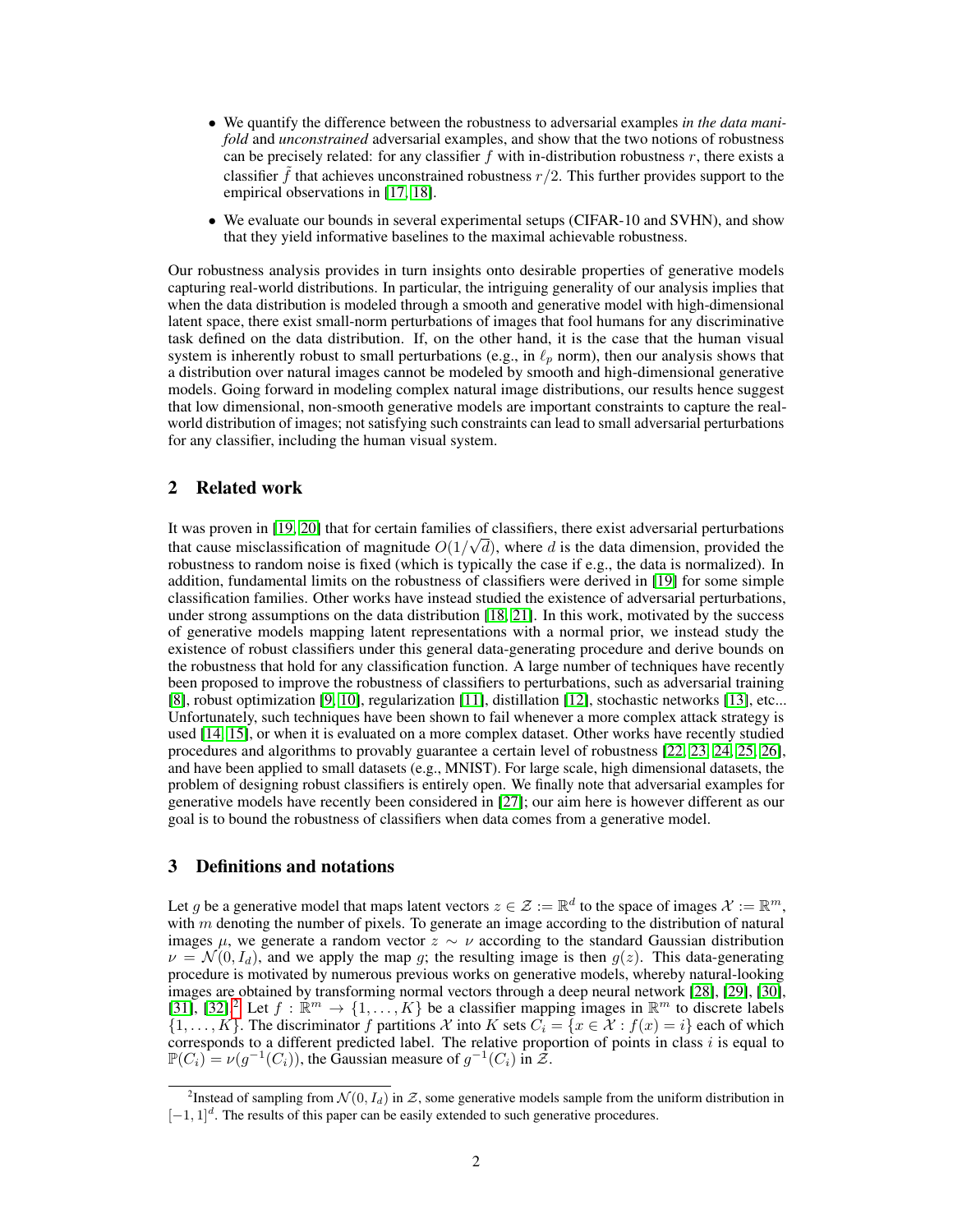The goal of this paper is to study the *robustness* of f to additive perturbations under the assumption that the data is generated according to  $q$ . We define two notions of robustness. These effectively measure the minimum distance one has to travel in image space to change the classification decision.

• In-distribution robustness: For  $x = g(z)$ , we define the in-distribution robustness  $r_{\text{in}}(x)$ as follows:

$$
r_{\text{in}}(x) = \min_{r \in \mathcal{Z}} \| g(z + r) - x \| \text{ s.t. } f(g(z + r)) \neq f(x),
$$

where  $\|\cdot\|$  denotes an arbitrary norm on X. Note that the perturbed image,  $g(z + r)$  is *constrained to lie in the image* of q, and hence belongs to the support of the distribution  $\mu$ .

• Unconstrained robustness: Unlike the in-distribution setting, we measure here the robustness to *arbitrary* perturbations in the image space; that is, the perturbed image is not constrained anymore to belong to the data distribution  $\mu$ .

$$
r_{\text{unc}}(x) = \min_{r \in \mathcal{X}} \|r\| \text{ s.t. } f(x+r) \neq f(x).
$$

This notion of robustness corresponds to the widely used definition of adversarial perturbations. It is easy to see that this robustness definition is smaller than the in-distribution robustness; i.e.,  $r_{\text{unc}}(x) \le r_{\text{in}}(x)$ .

In this paper, we assume that the generative model is smooth, in the sense that it satisfies a *modulus of continuity* property, defined as follows:

**Assumption 1.** We assume that q admits a monotone invertible modulus of continuity  $\omega$ ; i.e.,<sup>3</sup>

$$
\forall z, z' \in \mathcal{Z}, \|g(z) - g(z')\| \le \omega(\|z - z'\|_2). \tag{1}
$$

Note that the above assumption is milder than assuming Lipschitz continuity. In fact, the Lipschitz property corresponds to choosing  $\omega(t)$  to be a linear function of t. In particular, the above assumption does not require that  $\omega(0) = 0$ , which potentially allows us to model distributions with disconnected support.<sup>4</sup>

It should be noted that generator smoothness is a desirable property of generative models. This property is often illustrated empirically by generating images along a straight path in the latent space [30], and verifying that the images undergo gradual semantic changes between the two endpoints. In fact, smooth transitions is often used as a qualitative evidence that the generator has learned relevant factors of variation.

Fig. 1 summarizes the problem setting and notations. Assuming that the data is generated according to  $g$ , we analyze in the remainder of the paper the robustness of arbitrary classifiers to perturbations.

## 4 Analysis of the robustness to perturbations

#### 4.1 Upper bounds on robustness

We state a general bound on the robustness to perturbations and derive two special cases to make more explicit the dependence on the distribution and number of classes.

**Theorem 1.** Let  $f : \mathbb{R}^m \to \{1, ..., K\}$  be an arbitrary classification function defined on the image *space. Then, the fraction of datapoints having robustness less than* η *satisfies:*

$$
\mathbb{P}(r_{in}(x) \le \eta) \ge \sum_{i=1}^{K} (\Phi(a_{\neq i} + \omega^{-1}(\eta)) - \Phi(a_{\neq i})) ,
$$
 (2)

*where*  $\Phi$  *is the cdf of*  $\mathcal{N}(0, 1)$ *, and*  $a_{\neq i} = \Phi^{-1}$  $\int_{\mathbb{P}}\int$ U  $\bigcup_{j\neq i} C_j\bigg)\bigg).$ 

<sup>&</sup>lt;sup>3</sup>This assumption can be extended to random  $z$  (see C.2 in the supp. material). For ease of exposition however, we use here the deterministic assumption.

<sup>&</sup>lt;sup>4</sup>In this paper, we use the term *smooth* generative models to denote that the function  $\omega(\delta)$  takes small values for small  $\delta$ .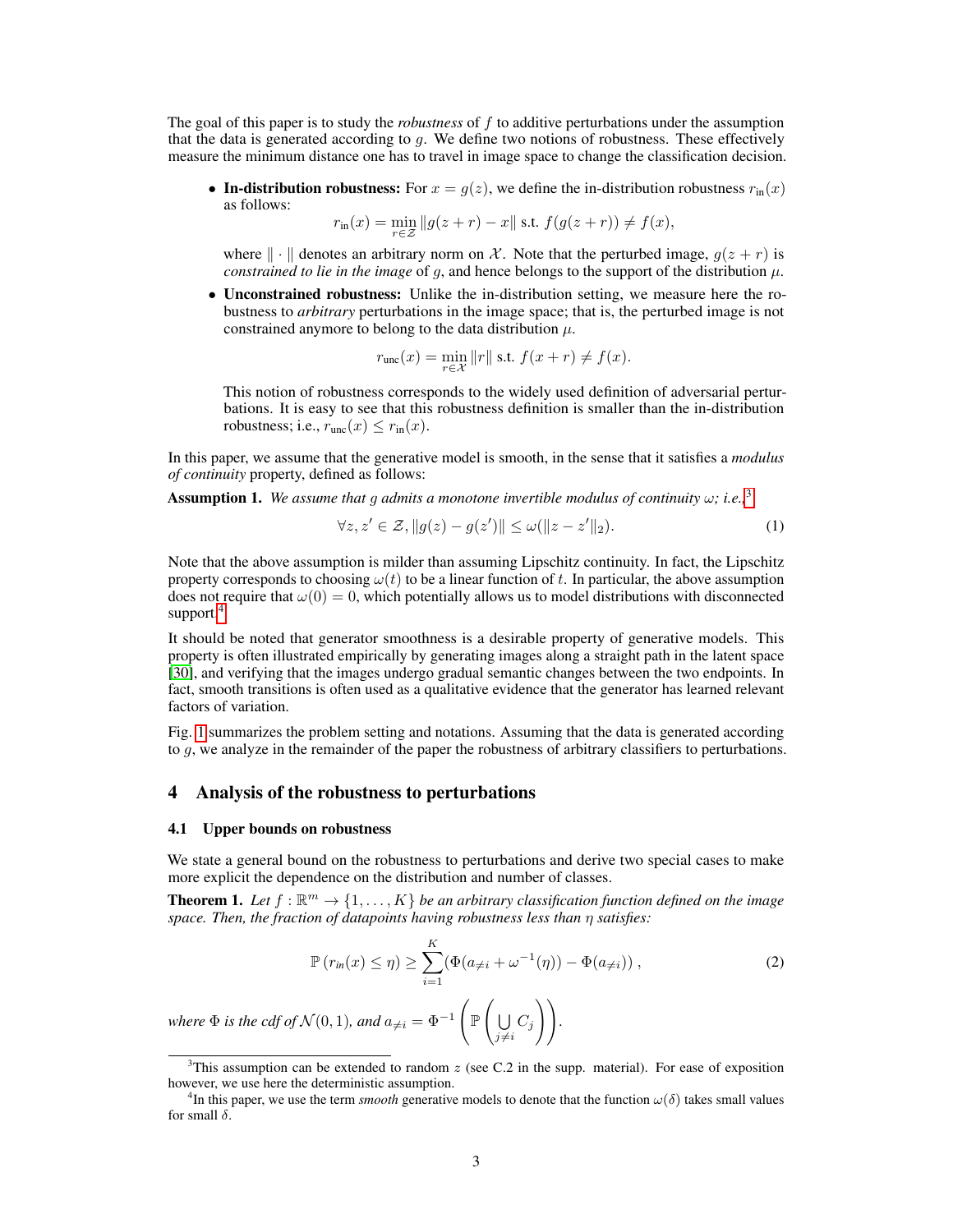

Figure 1: Setting used in this paper. The data distribution is obtained by mapping  $\mathcal{N}(0, I_d)$  through g (we set  $d = 1$  and  $g(z) = (\cos(2\pi z), \sin(2\pi z))$  in this example). The thick circle indicates the support of the data distribution  $\mu$  in  $\mathbb{R}^m$  ( $m = 2$  here). The binary discriminative function f separates the data space into two classification regions (red and blue colors). While the in-distribution perturbed image is required to belong to the data support, this is not necessarily the case in the unconstrained setting. In this paper, we do not put any assumption on  $f$ , resulting in potentially arbitrary partitioning of the data space. While the existence of very small adversarial perturbations seems counter-intuitive in this low-dimensional illustrative example (i.e.,  $r_{\text{in}}$  and  $r_{\text{unc}}$  can be large for some choices of f), we show in the next sections that this is the case in high dimensions.

In particular, if for all i,  $\mathbb{P}(C_i) \leq \frac{1}{2}$  (the classes are not too unbalanced), we have

$$
\mathbb{P}(r_{in}(x) \le \eta) \ge 1 - \sqrt{\frac{\pi}{2}} e^{-\omega^{-1}(\eta)^2/2} . \tag{3}
$$

*To see the dependence on the number of classes more explicitly, consider the setting where the classes are equiprobable, i.e.,*  $\mathbb{P}(C_i) = \frac{1}{K}$  for all i,  $K \geq 5$ , then

$$
\mathbb{P}\left(r_{in}(x) \le \eta\right) \ge 1 - \sqrt{\frac{\pi}{2}} e^{-\omega^{-1}(\eta)^2/2} e^{-\eta \sqrt{\log\left(\frac{K^2}{4\pi \log(K)}\right)}}.
$$
\n(4)

This theorem is a consequence of the Gaussian isoperimetric inequality first proved in [33] and [34]. The proofs can be found in the supplementary material.

**Remark 1. Interpretation.** For easiness of interpretation, we assume that the function  $q$  is Lipschitz continuous, in which case  $\omega^{-1}(\eta)$  is replaced with  $\eta/L$  where L is the Lipschitz constant. Then, Eq. (3) shows the existence of perturbations of norm  $\eta \propto L$  that can fool any classifier. This norm should be compared to the typical norm given by  $\mathbb{E}||g(z)||$ . By normalizing the data, we can assume  $\mathbb{E} \|g(z)\| = \mathbb{E} \|z\|_2$  without loss of generality.<sup>5</sup> As z has a normal distribution, we have  $\mathbb{E} \|z\|_2 \in [\sqrt{d-1}, \sqrt{d}]$  and thus the typical norm of an element in the data set satisfies mave  $\mathbb{E}||z||_2 \in |\nabla u - 1, \nabla u|$  and thus the typical florm of an element in the data set sausities  $\mathbb{E}||g(z)|| \ge \sqrt{d-1}$ . Now if we plug in  $\eta = 2L$ , we obtain that the robustness is less than 2L with  $\mathbb{E} \|g(z)\| \geq \sqrt{a-1}$ . Now It we plug in  $\eta = 2L$ , we obtain that the robustness is less than 2L with probability exceeding 0.8. This should be compared to the typical norm which is at least  $\sqrt{d-1}$ . Our result therefore shows that when d is large and g is smooth (in the sense that  $L \ll \sqrt{d}$ ), there exist small adversarial perturbations that can fool arbitrary classifiers  $f$ . Fig. 2 provides an illustration of the upper bound, in the case where  $\omega$  is the identity function.

Remark 2. Dependence on K. Theorem 1 shows an *increasing* probability of misclassification with the number of classes  $K$ . In other words, it is easier to find adversarial perturbations in the setting where the number of classes is large, than for a binary classification task.<sup>6</sup> This dependence confirms empirical results whereby the robustness is observed to decrease with the number of classes. The dependence on  $K$  captured in our bounds is in contrast to previous bounds that showed decreasing probability of fooling the classifier, for larger number of classes [20].

**Remark 3. Classification-agnostic bound.** Our bounds hold for any classification function  $f$ , and are not specific to a family of classifiers. This is unlike the work of [19] that establishes bounds on the robustness for specific classes of functions (e.g., linear or quadratic classifiers).

<sup>5</sup>Without this assumption, the following discussion applies if we replace the Lipschitz constant with the normalized Lipschitz constant  $L' = L \frac{\mathbb{E} ||z||_2}{\mathbb{E} ||g(z)||}$ .

<sup>&</sup>lt;sup>6</sup>We assume here equiprobable classes.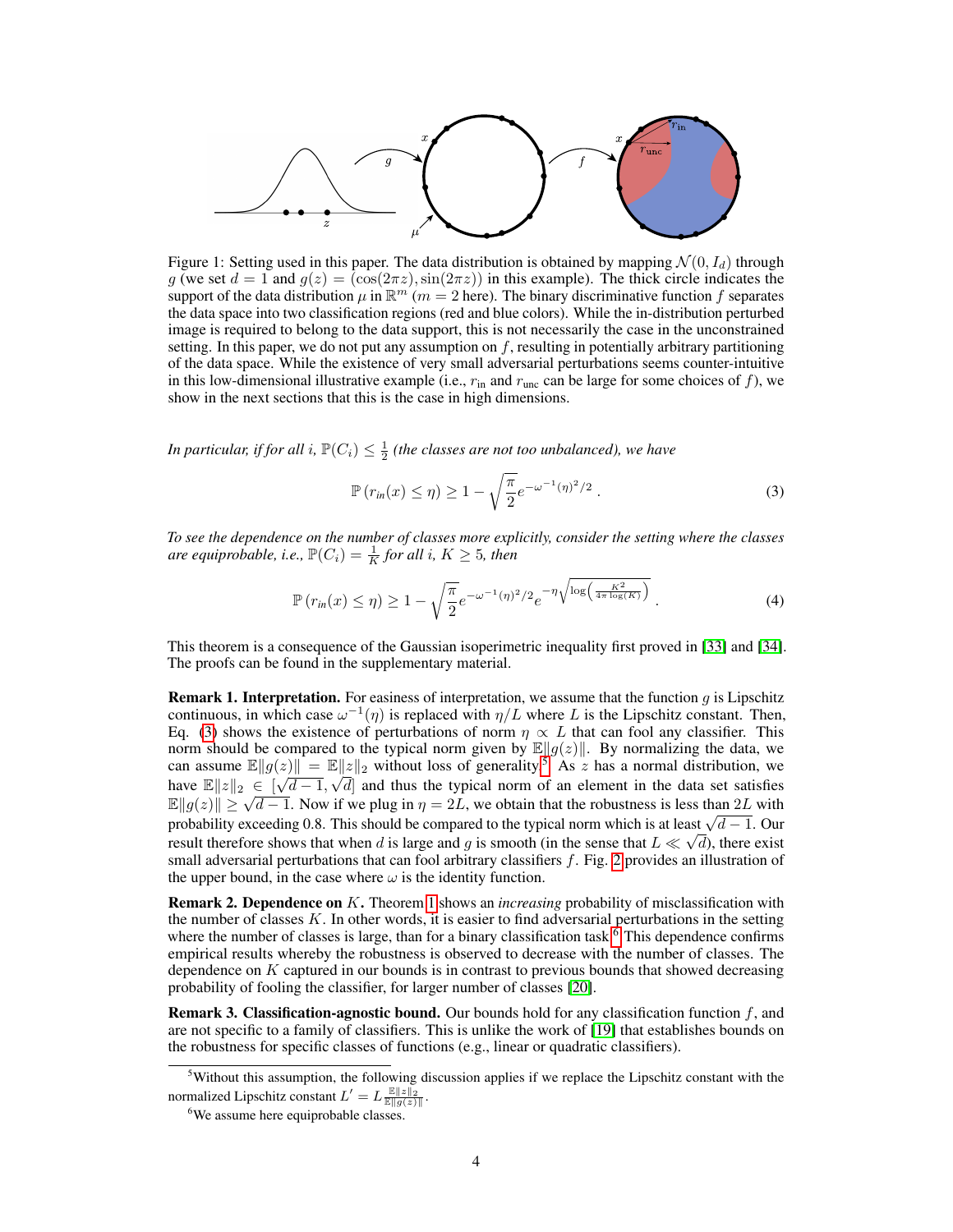Remark 4. How tight is the upper bound on robustness in Theorem 1? Assuming that the smoothness assumption in Eq. 1 is an equality, let the classifier f be such that  $f \circ g$  separates the latent space into  $B_1 = g^{-1}(\tilde{C}_1) = \{z : z_1 \ge 0\}$  and  $B_2 = g^{-1}(C_2) = \{z : z_1 < 0\}$ . Then, it follows that

$$
\mathbb{P}(r_{\text{in}}(x)) \le \eta) = \mathbb{P}(\exists r : \|g(z+r) - g(z)\| \le \eta, f(g(z+r)) \ne f(g(z)))
$$
  
= 
$$
\mathbb{P}(\exists r : \|r\|_2 \le \omega^{-1}(\eta), \text{sgn}(z_1 + r_1)\text{sgn}(z_1) < 0)
$$
  
= 
$$
\mathbb{P}(z \in B_1, z_1 < \omega^{-1}(\eta)) + \mathbb{P}(z \in B_2, z_1 \ge -\omega^{-1}(\eta)) = 2(\Phi(\omega^{-1}(\eta)) - \Phi(0)),
$$

which precisely corresponds to Eq. (2). In this case, the bound in Eq. (2) is therefore an equality. More generally, this bound is an equality if the classifier induces linearly separable regions in the latent space.<sup>7</sup> This suggests that classifiers are maximally robust when the induced classification boundaries in the latent space are linear. We stress on the fact that boundaries in the  $Z$ -space can be very different from the boundaries in the image space. In particular, as  $g$  is in general non-linear,  $f$ might be a highly *non-linear function* of the input space, while  $z \mapsto (f \circ g)(z)$  is a linear function in z. We provide an explicit example in the supplementary material illustrating this remark.



Figure 2: Upper bound (Theorem 1) on the median of the normalized robustness  $r_{\text{in}}/r$ √ d for different values of the number of classes K, in the setting where  $\omega(t) = t$ . We assume that classes have equal measure (i.e.,  $\mathbb{P}(C_i) = 1/K$ ).

Remark 5. Adversarial perturbations in the latent space While the quantities introduced in Section 3 measure the robustness in the *image space*, an alternative is to measure the robustness in the *latent space*, defined as  $r_Z = \min_r ||r||_2$  s.t.  $f(g(z + r)) \neq f(g(z))$ . For natural images, latent vectors provide a decomposition of images into meaningful factors of variation, such as features of objects in the image, illumination, etc... Hence, perturbations of vectors in the latent space measure the amount of change one needs to apply to such meaningful latent features to cause data misclassification. A bound on the magnitude of the minimal perturbation in the latent space (i.e.,  $r_Z$ ) can be directly obtained from Theorem 1 by setting  $\omega$  to identity (i.e.,  $\omega(t) = t$ ). Importantly, note that no assumptions on the smoothness of the generator  $g$  are required for our bounds to hold when considering this notion of robustness.

#### Relation between in-distribution robustness and unconstrained robustness.

While the previous bound is specifically looking at the in-distribution robustness, in many cases, we are interested in achieving *unconstrained* robustness; that is, the perturbed image is not constrained to belong to the data distribution (or equivalently to the range of  $g$ ). It is easy to see that any bound derived for the in-distribution robustness  $r_{\text{in}}(x)$  also holds for the unconstrained robustness  $r_{\text{unc}}(x)$  since it clearly holds that  $r_{\text{unc}}(x) \le r_{\text{in}}(x)$ . One may wonder whether it is possible to get a better upper bound on  $r_{\text{unc}}(x)$  directly. We show here that this is not possible if we require our bound to hold for any general classifier. Specifically, we construct a family of classifiers for which  $r_{\text{unc}}(x) \geq \frac{1}{2} r_{\text{in}}(x)$ , which we now present:

 $<sup>7</sup>$ In the case where Eq. (1) is an inequality, we will not exactly achieve the bound, but get closer to it when</sup>  $f \circ q$  is linear.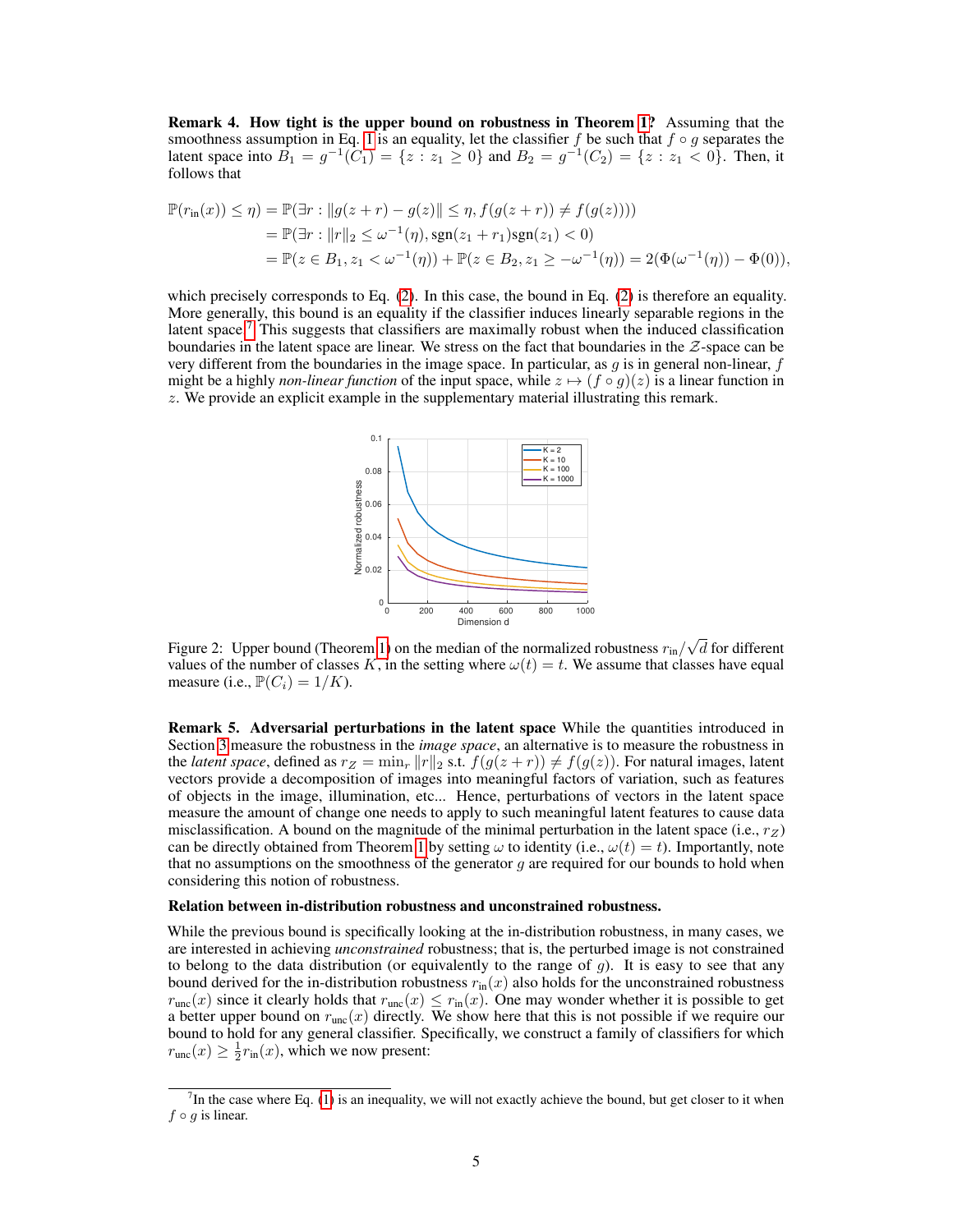For a given classifier f in the image space, define the classifier  $\tilde{f}$  constructed in a nearest neighbour strategy:

$$
\tilde{f}(x) = f(g(z^*))
$$
 with  $z^* = \arg\min_{z} ||g(z) - x||$ . (5)

Note that  $\hat{f}$  behaves exactly in the same way as  $f$  on the image of  $g$  (in particular, it has the same risk and in-distribution robustness). We show here that it has an unconstrained robustness that is at least half of the in-distribution robustness of  $f$ .

**Theorem 2.** For the classifier  $\tilde{f}$ , we have  $r_{unc}(x) \geq \frac{1}{2}r_{in}(x)$ .

This result shows that if a classifier has in-distribution robustness  $r$ , then we can construct a classifier with unconstrained robustness  $r/2$ , through a simple modification of the original classifier f. Hence, classification-agnostic limits derived for both notions of robustness are essentially the same. It should further be noted that the procedure in Eq. (5) provides a constructive method to increase the robustness of any classifier to unconstrained perturbations. Such a nearest neighbour strategy is useful when the in-distribution robustness is much larger than the unconstrained robustness, and permits the latter to match the former. This approach has recently been found to be successful in increasing the robustness of classifiers when accurate generative models can be learned in [35]. Other techniques [17] build on this approach, and further use methods to increase the in-distribution robustness.

#### 4.2 Transferability of perturbations

One of the most intriguing properties about adversarial perturbations is their transferability [6, 36] across different models. Under our data model distribution, we study the existence of transferable adversarial perturbations, and show that two models with approximately zero risk will have shared adversarial perturbations.

**Theorem 3** (Transferability of perturbations). Let f, h be two classifiers. Assume that  $\mathbb{P}(f \circ q(z) \neq 0)$  $h \circ g(z)$   $\leq \delta$  (e.g., if f and h have a risk bounded by  $\delta/2$  for the data set generated by g). In *addition, assume that*  $\mathbb{P}(C_i(f)) + \delta \leq \frac{1}{2}$  for all i.<sup>8</sup> Then,

$$
\mathbb{P}\left\{\exists v : \|v\|_2 \le \eta \text{ and } \begin{aligned} f(g(z) + v) &\ne f(g(z)) \\ h(g(z) + v) &\ne h(g(z)) \end{aligned} \right\} \\ \ge 1 - \sqrt{\frac{\pi}{2}} e^{-\omega^{-1}(\eta)^2/2} - 2\delta. \tag{6}
$$

Compared to Theorem 1 which bounds the robustness to adversarial perturbations, the extra price to pay here to find *transferable* adversarial perturbations is the 2δ term, which is small if the risk of both classifiers is small. Hence, our bounds provide a theoretical explanation for the existence of transferable adversarial perturbations, which were previously shown to exist in [6, 36]. The existence of transferable adversarial perturbations across several models with small risk has important security implications, as adversaries can, in principle, fool different classifiers with a single, classifier-agnostic, perturbation. The existence of such perturbations significantly reduces the difficulty of attacking (potentially black box) machine learning models.

#### 4.3 Approximate generative model

In the previous results, we have assumed that the data distribution is exactly described by the generative model g (i.e.,  $\mu = g_*(\nu)$  where  $g_*(\nu)$  is the pushforward of  $\nu$  via g). However, in many cases, such generative models only provide an *approximation* to the true data distribution  $\mu$ . In this section, we specifically assume that the generated distribution  $g_*(v)$  provides an approximation to the true underlying distribution in the 1-Wasserstein sense on the metric space  $(\mathcal{X}, \|\cdot\|)$ ; i.e.,  $W(g_*(\nu), \mu) \leq \delta$ , and derive upper bounds on the robustness. This assumption is in line with recent advances in generative models, whereby the generator provides a good approximation (in the Wasserstein sense) to the true distribution, but does not exactly fit it [31]. We show here that similar upper bounds on the robustness (in expectation) hold, as long as  $g_*(v)$  provides an accurate approximation of the true distribution  $\mu$ .

<sup>&</sup>lt;sup>8</sup>This assumption is only to simplify the statement, a general statement can be easily derived in the same way.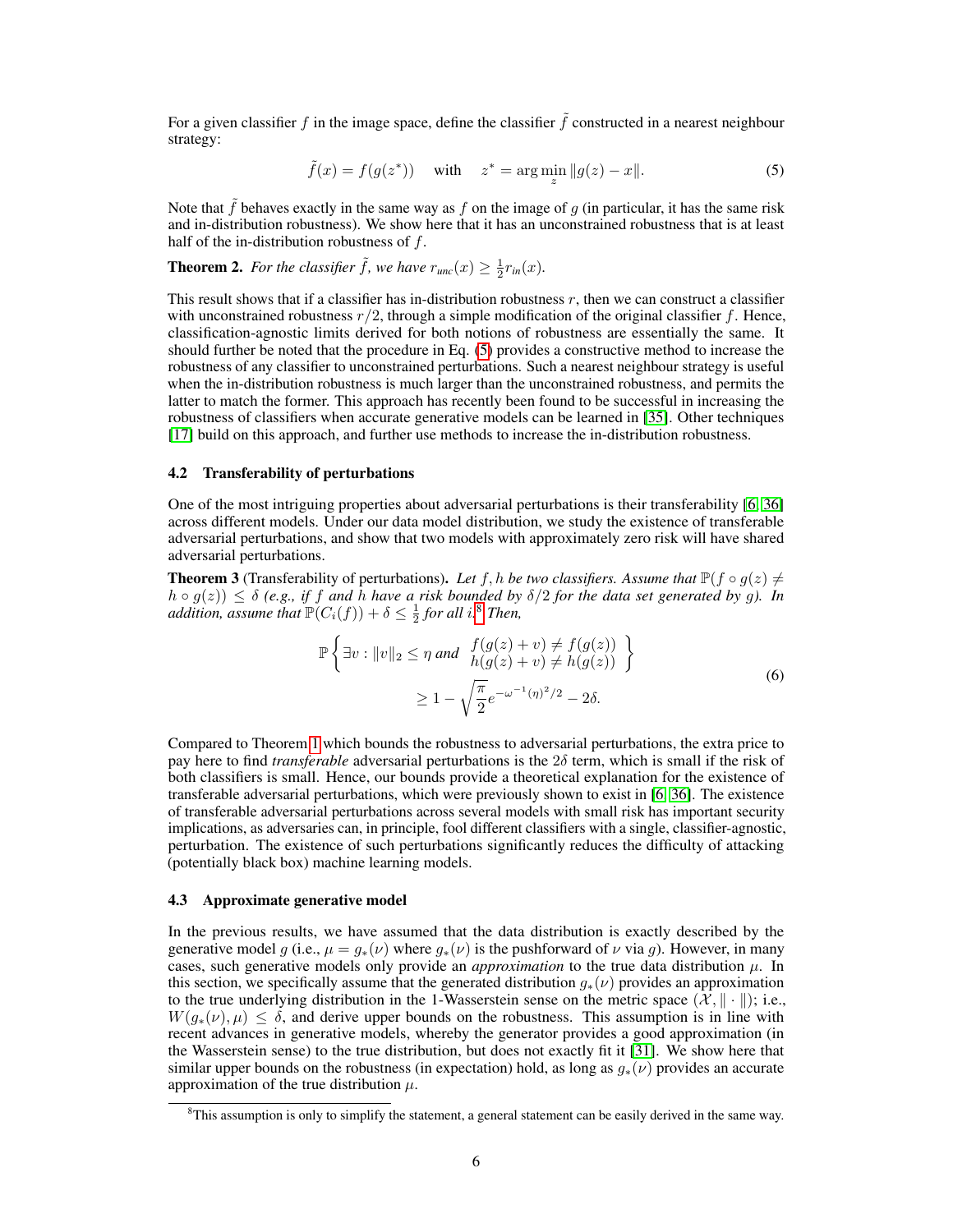Theorem 4. *We use the same notations as in Theorem 1. Assume that the generator* g *provides a* δ *approximation of the true distribution*  $\mu$  *in the 1-Wasserstein sense on the metric space*  $(\mathcal{X}, \|\cdot\|)$ ; *that is,*  $W(q_*(\nu), \mu) \leq \delta$  *(where*  $q_*(\nu)$  *is the pushforward of*  $\nu$  *via*  $q$ *), the following inequality holds provided* ω *is concave*

$$
\mathop{\mathbb{E}}_{x \sim \mu} r_{unc}(x) \le \omega \left( \sum_{i=1}^{K} -a_{\neq i} \Phi(-a_{\neq i}) + \frac{e^{-a_{\neq i}^2/2}}{\sqrt{2\pi}} \right) + \delta,
$$

*where*  $r_{unc}(x)$  *is the unconstrained robustness in the image space. In particular, for*  $K \geq 5$  *equiprobable classes, we have*

$$
\mathop{\mathbb{E}}_{x \sim \mu} r_{\text{unc}}(x) \le \omega \left( \frac{\log(4\pi \log(K))}{\sqrt{2\log(K)}} \right) + \delta.
$$

In words, when the data is defined according to a distribution which can be *approximated* by a smooth, high-dimensional generative model, our results show that arbitrary classifiers will have small adversarial examples in expectation. We also note that as  $K$  grows, this bound decreases and even goes to zero under the sole condition that  $\omega$  is continuous at 0. Note however that the decrease is slow as it is only logarithmic.

## 5 Experimental evaluation

We now evaluate our bounds on the SVHN dataset [37] which contains color images of house numbers, and the task is to classify the digit at the center of the image. In all this section, computations of perturbations are done using the algorithm in [38].<sup>9</sup> The dataset contains 73, 257 training images, and 26, 032 test images (we do not use the images in the 'extra' set). We train a DCGAN [30] generative model on this dataset, with a latent vector dimension  $d = 100$ , and further consider several neural networks architectures for classification.<sup>10</sup> For each classifier, the empirical robustness is compared to our upper bound.<sup>11</sup> In addition to reporting the in-distribution and unconstrained robustness, we also report the robustness in the latent space:  $r_Z = \min_r ||r||_2$  s.t.  $f(g(z + r)) \neq f(g(z))$ . For this robustness setting, note that the upper bound exactly corresponds to Theorem 1 with  $\omega$  set to the identity map. Results are reported in Table 1.

Observe first that the upper bound on the robustness in the latent space is of the same order of magnitude as the empirical robustness computed in the  $Z$ -space, for the different tested classifiers. This suggests that the isoperimetric inequality (which is the only source of inequality in our bound, when factoring out smoothness) provides a reasonable baseline that is on par with the robustness of best classifiers. In the image space, the theoretical prediction from our classifier-agnostic bounds is one order of magnitude larger than the empirical estimates. Note however that our bound is still non-vacuous, as it predicts the norm of the required perturbation to be approximately 1/3 of the norm of images (i.e., normalized robustness of 0.36). This potentially leaves room for improving the robustness in the image space. Moreover, we believe that the bound on the robustness in the image space is not tight (unlike the bound in the  $Z$  space) as the smoothness assumption on q can be conservative.

Further comparisons of the figures between in-distribution and unconstrained robustness in the image space interestingly show that for the simple LeNet architecture, a large gap exists between these two quantities. However, by using more complex classifiers (ResNet-18 and ResNet-101), the gap between in-distribution and unconstrained robustness gets smaller. Recall that Theorem 2 says that any classifier can be modified in a way that the in-distribution robustness and unconstrained robustness

<sup>&</sup>lt;sup>9</sup>Note that in order to estimate robustness quantities (e.g.,  $r_{\text{in}}$ ), we do not need the ground truth label, as the definition only involves the change of the estimated label. Estimation of the robustness can therefore be readily done for automatically generated images.

 $10$ For the SVHN and CIFAR-10 experiments, we show examples of generated images and perturbed images in the supplementary document (Section C.3). Moreover, we provide in C.1 details on the architectures of the used models.

 $<sup>11</sup>$ To evaluate numerically the upper bound, we have used a probabilistic version of the modulus of continuity,</sup> where the property is not required to be satisfied for  $all z, z'$ , but rather with high probability, and accounted for the error probability in the bound. We refer to the supp. material for the detailed optimization used to estimate the smoothness parameters.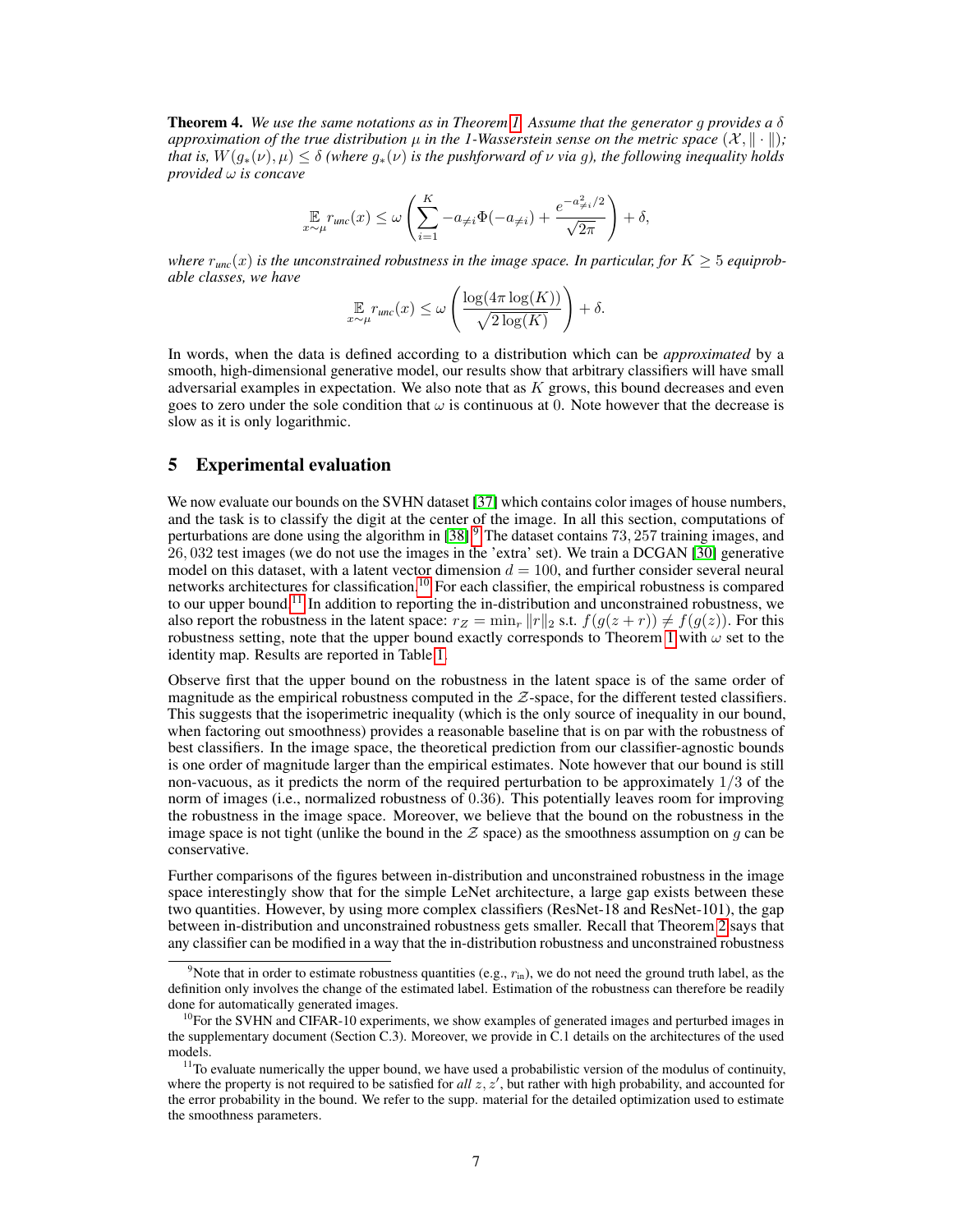|                              | Upper bound<br>on robustness | 2-Layer LeNet         | ResNet-18            | ResNet-101           |
|------------------------------|------------------------------|-----------------------|----------------------|----------------------|
| Error rate                   |                              | $11\%$                | $4.8\%$              | $4.2\%$              |
| Robustness in the $Z$ -space | $16 \times 10^{-3}$          | $6.1 \times 10^{-3}$  | $6.1 \times 10^{-3}$ | $6.6 \times 10^{-3}$ |
| In-distribution robustness   | $36 \times 10^{-2}$          | $3.3 \times 10^{-2}$  | $3.1 \times 10^{-2}$ | $3.1 \times 10^{-2}$ |
| Unconstrained robustness     | $36 \times 10^{-2}$          | $0.39 \times 10^{-2}$ | $1.1 \times 10^{-2}$ | $1.4 \times 10^{-2}$ |

Table 1: Experiments on SVHN dataset. We report the 25% percentile of the *normalized* robustness at each cell, where probabilities are computed either theoretically (for the upper bound) or empirically. More precisely, we report the following quantities for the upper bound column: For the **robustness** in the Z space, we report  $t/\mathbb{E}(\Vert z\Vert_2)$  such that  $\mathbb{P}(\min_r \Vert r \Vert_2 \text{ s.t. } f(g(z+r)) \neq f(g(z)) \leq t) \geq 0$ 0.25, using Theorem 1 with  $\omega$  taken as identity. For the **robustness in image-space**, we report  $t/\mathbb{E}(\Vert g(z)\Vert_2)$  such that  $\mathbb{P}(r_{\text{in}}(x)\leq t) \geq 0.25$ , using Theorem 1, with  $\omega$  estimated empirically (Section C.2 in supp. material).

|                              | Upper bound<br>on robustness | <b>VGG [40]</b>       | Wide ResNet [41]      | Wide ResNet<br>+ Adv. training<br>[10, 15] |
|------------------------------|------------------------------|-----------------------|-----------------------|--------------------------------------------|
| Error rate                   |                              | $5.5\%$               | $3.9\%$               | $16.0\%$                                   |
| Robustness in the $Z$ -space | 0.016                        | $2.5 \times 10^{-3}$  | $3.0 \times 10^{-3}$  | $3.6 \times 10^{-3}$                       |
| In-distribution robustness   | 0.10                         | $4.8 \times 10^{-3}$  | $5.9 \times 10^{-3}$  | $8.3 \times 10^{-3}$                       |
| Unconstrained robustness     | 0.10                         | $0.23 \times 10^{-3}$ | $0.20 \times 10^{-3}$ | $2.0 \times 10^{-3}$                       |

Table 2: Experiments on CIFAR-10 (same setting as in Table 1). See supp. for details about models.

only differ by a factor 2, while preserving the accuracy. But this modification may result in a more complicated classifier compared to the original one; for example starting with a linear classifier, the modified classifier will in general not be linear. This interestingly matches with our numerical values for this experiment, as the multiplicative gap between in-distribution and unconstrained robustness approaches 2 as we make the classification function more complex (e.g., in-distribution robustness of  $3.1 \times 10^{-2}$  and out-distribution  $1.4 \times 10^{-2}$  for ResNet-101).

We now consider the more complex CIFAR-10 dataset [39]. The CIFAR-10 dataset consists of 10 classes of  $32 \times 32$  color natural images. Similarly to the previous experiment, we used a DCGAN generative model with  $d = 100$ , and tested the robustness of state-of-the-art deep neural network classifiers. Quantitative results are reported in Table 2. Our bounds notably predict that any classifier defined on this task will have perturbations not exceeding  $1/10$  of the norm of the image, for  $25\%$  of the datapoints in the distribution. Note that using the PGD adversarial training strategy of [10] (which constitutes one of the most robust models to date [15]), the robustness is significantly improved, despite still being ∼ 1 order of magnitude smaller than the baseline of 0.1 for the in-distribution robustness. The construction of more robust classifiers, alongside better empirical estimates of the quantities involved in the bound/improved bounds will hopefully lead to a convergence of these two quantities, hence guaranteeing optimality of the robustness of our classifiers.

# 6 Discussion

We have shown the existence of a baseline robustness that no classifier can surpass, whenever the distribution is approximable by a generative model mapping latent representations to images. The bounds lead to informative numerical results: for example, on the CIFAR-10 task (with a DCGAN approximator), our upper bound shows that a significant portion of datapoints can be fooled with a perturbation of magnitude  $10\%$  that of an image. Existing classifiers however do not match the derived upper bound. Moving forward, we expect the design of more robust classifiers to get closer to this upper bound. The existence of a baseline robustness is fundamental in that context in order to measure the progress made and compare to the optimal robustness we can hope to achieve.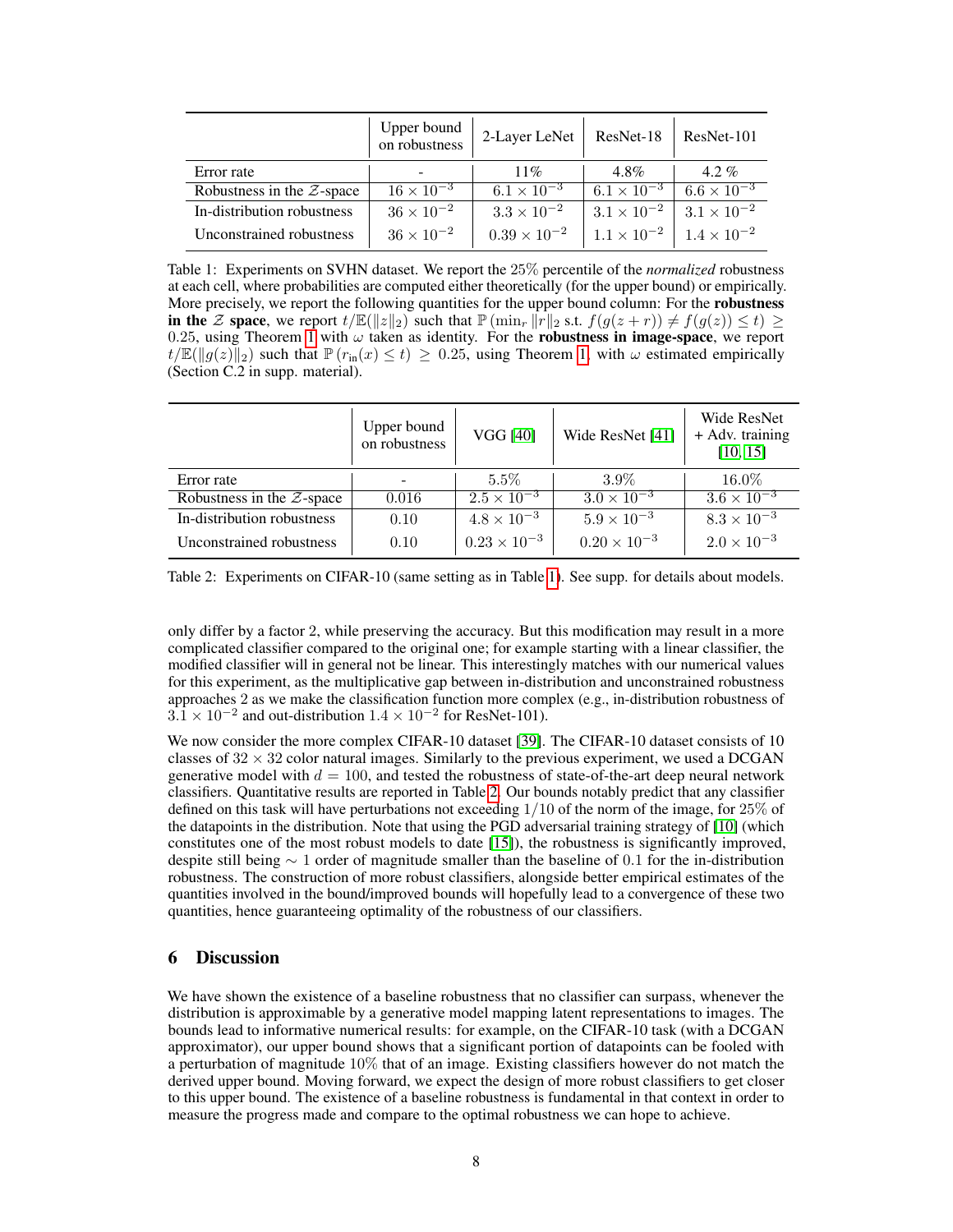In addition to providing a baseline, this work has several practical implications on the *robustness* front. To construct classifiers with better robustness, our analysis suggests that these should have linear decision boundaries in the *latent* space; in particular, classifiers with multiple disconnected classification regions will be more prone to small perturbations. We further provided a constructive way to provably close the gap between unconstrained robustness and in-distribution robustness.

Our analysis at the intersection of classifiers' robustness and generative modeling has further led to insights onto *generative models*, due to its intriguing generality. If we take as a premise that human visual system classifiers require large-norm perturbations to be fooled (which is implicitly assumed in many works on adversarial robustness, though see [42]), our work shows that natural image distributions cannot be modeled as very high dimensional and smooth mappings. While current dimensions used for the latent space (e.g.,  $d = 100$ ) do not lead to any contradiction with this assumption (as upper bounds are sufficiently large), moving to higher dimensions for more complex datasets might lead to very small bounds. To model such datasets, the prior distribution, smoothness and dimension properties should therefore be carefully set to avoid contradictions with the premise. For example, conditional generative models can be seen as non-smooth generative models, as different generating functions are used for each class. We finally note that the derived results do bound the *norm* of the perturbation, and not the human perceptibility, which is much harder to quantify. We leave it as an open question to derive bounds on more perceptual metrics.

#### Acknowledgments

A.F. would like thank Seyed Moosavi, Wojtek Czarnecki, Neil Rabinowitz, Bernardino Romera-Paredes and the DeepMind team for useful feedbacks and discussions.

### **References**

- [1] M. Spencer, J. Eickholt, and J. Cheng, "A deep learning network approach to ab initio protein secondary structure prediction," *IEEE/ACM Trans. Comput. Biol. Bioinformatics*, vol. 12, no. 1, pp. 103–112, 2015.
- [2] D. Chicco, P. Sadowski, and P. Baldi, "Deep autoencoder neural networks for gene ontology annotation predictions," in *ACM Conference on Bioinformatics, Computational Biology, and Health Informatics*, pp. 533–540, 2014.
- [3] G. E. Hinton, L. Deng, D. Yu, G. E. Dahl, A. Mohamed, N. Jaitly, A. Senior, V. Vanhoucke, P. Nguyen, T. N. Sainath, and B. Kingsbury, "Deep neural networks for acoustic modeling in speech recognition: The shared views of four research groups," *IEEE Signal Process. Mag.*, vol. 29, no. 6, pp. 82–97, 2012.
- [4] K. He, X. Zhang, S. Ren, and J. Sun, "Deep residual learning for image recognition," *arXiv preprint arXiv:1512.03385*, 2015.
- [5] A. Krizhevsky, I. Sutskever, and G. E. Hinton, "Imagenet classification with deep convolutional neural networks," in *Advances in neural information processing systems (NIPS)*, pp. 1097–1105, 2012.
- [6] C. Szegedy, W. Zaremba, I. Sutskever, J. Bruna, D. Erhan, I. Goodfellow, and R. Fergus, "Intriguing properties of neural networks," in *International Conference on Learning Representations (ICLR)*, 2014.
- [7] B. Biggio, I. Corona, D. Maiorca, B. Nelson, N. Šrndic, P. Laskov, G. Giacinto, and F. Roli, "Evasion ´ attacks against machine learning at test time," in *Joint European Conference on Machine Learning and Knowledge Discovery in Databases*, pp. 387–402, 2013.
- [8] I. J. Goodfellow, J. Shlens, and C. Szegedy, "Explaining and harnessing adversarial examples," in *International Conference on Learning Representations (ICLR)*, 2015.
- [9] U. Shaham, Y. Yamada, and S. Negahban, "Understanding adversarial training: Increasing local stability of neural nets through robust optimization," *arXiv preprint arXiv:1511.05432*, 2015.
- [10] A. Madry, A. Makelov, L. Schmidt, D. Tsipras, and A. Vladu, "Towards deep learning models resistant to adversarial attacks," *arXiv preprint arXiv:1706.06083*, 2017.
- [11] M. Cisse, P. Bojanowski, E. Grave, Y. Dauphin, and N. Usunier, "Parseval networks: Improving robustness to adversarial examples," in *International Conference on Machine Learning*, pp. 854–863, 2017.
- [12] N. Papernot, P. McDaniel, X. Wu, S. Jha, and A. Swami, "Distillation as a defense to adversarial perturbations against deep neural networks," *arXiv preprint arXiv:1511.04508*, 2015.
- [13] A. A. Alemi, I. Fischer, J. V. Dillon, and K. Murphy, "Deep variational information bottleneck," *arXiv preprint arXiv:1612.00410*, 2016.
- [14] N. Carlini and D. Wagner, "Adversarial examples are not easily detected: Bypassing ten detection methods," in *Proceedings of the 10th ACM Workshop on Artificial Intelligence and Security*, pp. 3–14, ACM, 2017.